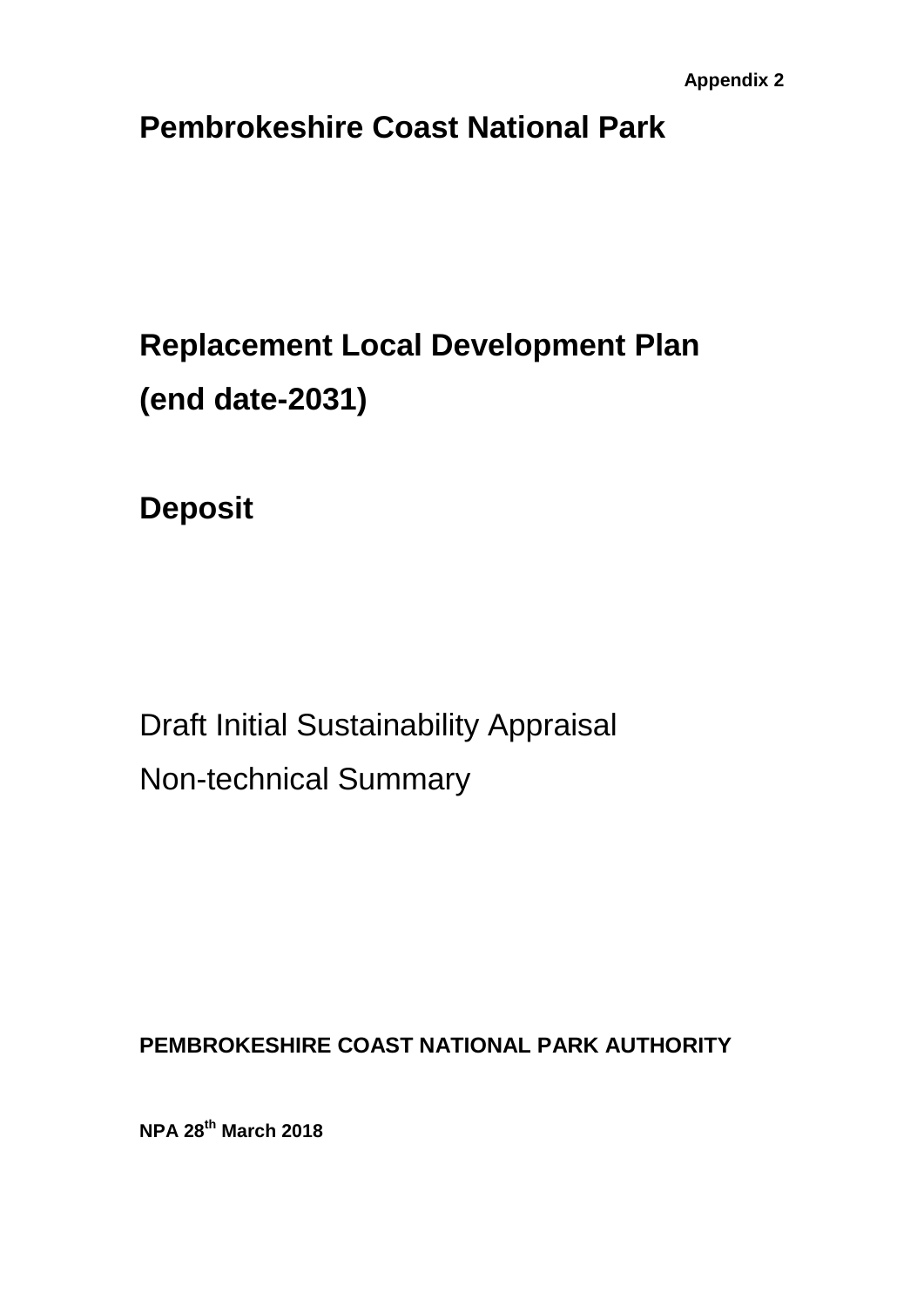#### Context

1.1European Directives and United Kingdom legislation require that land use plans produced by Local Planning Authorities are subject to an assessment of their sustainability and likely effect on the environment. This is to ensure that the Plan contributes towards the goal of sustainable development. The assessment forms part of plan making through processes typically referred to as *Sustainability Appraisal* and *Strategic Environmental Assessment* or a combination of the two. The sustainability of the Pembrokeshire Coast National Park Replacement Deposit Local Development Plan has been assessed through a process of Sustainability Appraisal incorporating a Strategic Environmental Assessment.

#### Sustainability Objectives

- 1.2For the purposes of the Sustainability Appraisal of the Pembrokeshire Coast National Park Replacement Deposit Local Development Plan, in accordance with guidance from the Welsh and United Kingdom Governments, sustainability is defined in terms of a sustainability framework made up of sustainability objectives. These were subject to public consultation and are:
	- i. Economically viable agriculture and forestry sectors that are contributing to conserving and enhancing landscape, biodiversity and community well-being.
	- ii. Locate developments so as to minimise the demand for travel, especially by private car.
	- iii. Conserve and enhance landscapes, townscapes and seascapes, and all their components (including the built environment and archaeology) with reference to the special qualities of the National Park.
	- iv. Increase the number of residents and visitors taking part in physical forms of recreation (especially walking and cycling) and volunteering opportunities.
	- v. Increase the number of visitors using the National Park outside the peak visitor season.
	- vi. Manage the effects of climate change with particular reference to the risk of flooding, the effect on biodiversity and public health.
	- vii. Reduce factors contributing to climate change.
	- viii. Maximise the contribution of the limited opportunities for development to sustaining local communities.

Sustainability Appraisal of the Pembrokeshire Coast National Park Replacement Local Development Plan Preferred Strategy NPA 28<sup>th</sup> March 2018 - Non-technical Summary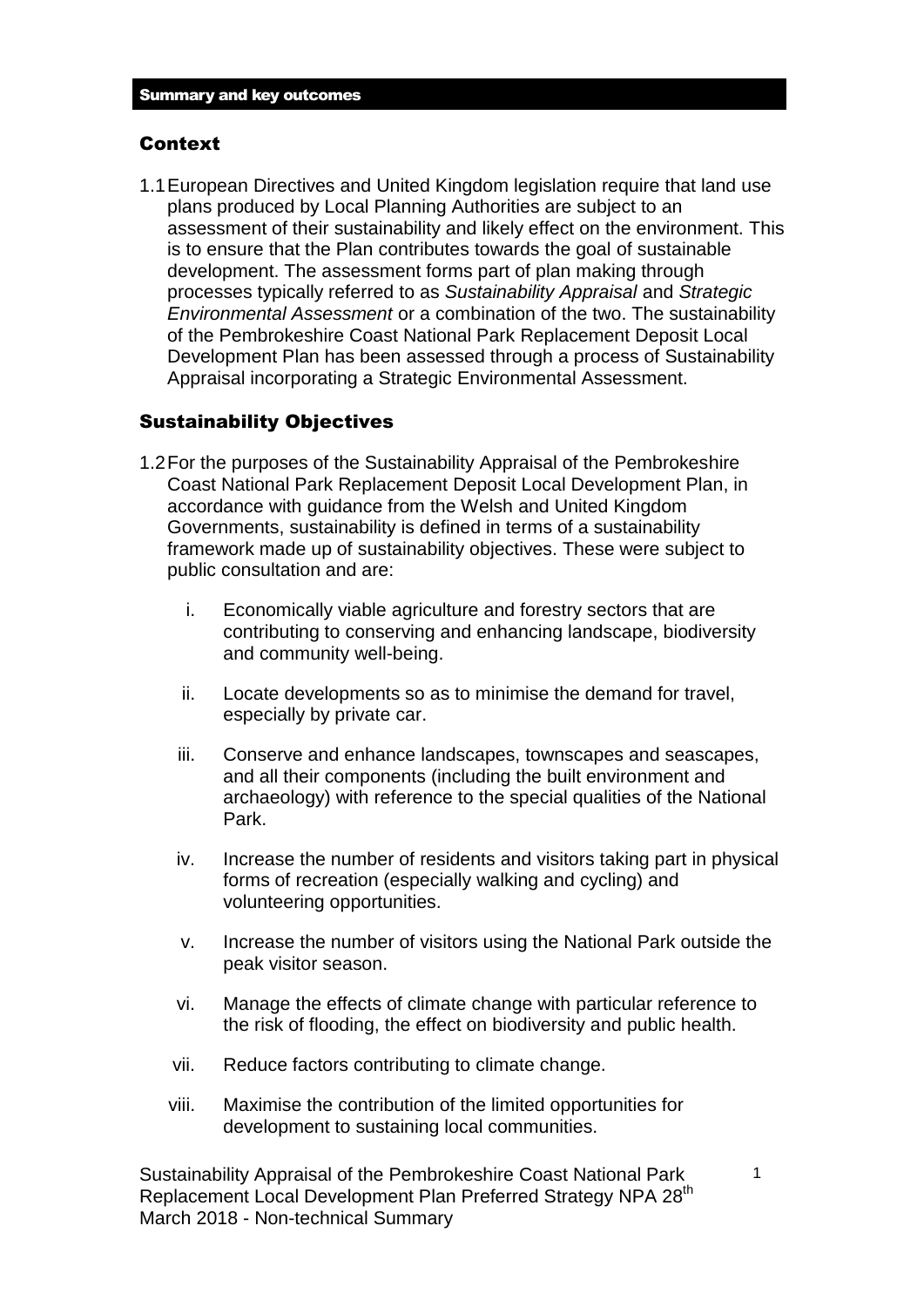- ix. Encourage access for all to the National Park, reflecting the social mix of society.
- x. Maintain the cultural distinctiveness of communities.
- xi. The adverse effects of minerals exploitation in the National Park decline from the present level and the potential biodiversity and landscape gains of former minerals sites are realised.
- xii. Reduce the negative impacts of waste.
- xiii. Community facilities (including health & social care facilities, social facilities and retail provision) continue to meet the needs of the National Park population.
- xiv. Maintain and enhance biodiversity both within and outside designated sites.
- xv. Promote sustainable use of, and maintain and enhance the quality of, inland and coastal waters.
- 1.3More information on the development of the Sustainability Objectives is included in section 4 of the Draft Initial Sustainability Appraisal Report.

#### What would happen in the absence of the Local Development Plan?

- 1.4Guidelines for Sustainability Appraisal and the Strategic Environmental Assessment Directive require that the appraisal includes a forecast of the likely sustainability outcomes in the absence of the Plan – the 'business as usual' scenario. Understanding the likely future evolution of the area in the absence of the Plan is important for determining the impact of the Plan. Also, if the Plan outcomes were forecast to be no better, or worse, than the business as usual scenario, this would provide a clear indicator that the Plan needed significant improvement.
- 1.5In forecasting the business as usual scenario it is first necessary to determine what that means. The absence of the Plan has been taken to mean a continuation of Adopted Local Development Plan, though as this Plan moves towards and passes its end date (2021), it is likely to become less relevant and useful, and decisions will need to be made according to National policy only (see Section 4, page 21 of the Sustainability Appraisal Report for the predicted sustainability effects).

#### Appraisal of Local Development Plan Objectives and Policies

1.6Generally the objectives for the Local Development Plan are found to be compatible with the Sustainability Objectives. Sometimes some uncertainty remains because the Plan will not operate in isolation and it is not possible to determine how the factors that are the subject of the Plan objective will interact with the factors that are the subject of the Sustainability Objective

Sustainability Appraisal of the Pembrokeshire Coast National Park Replacement Local Development Plan Preferred Strategy NPA 28<sup>th</sup> March 2018 - Non-technical Summary